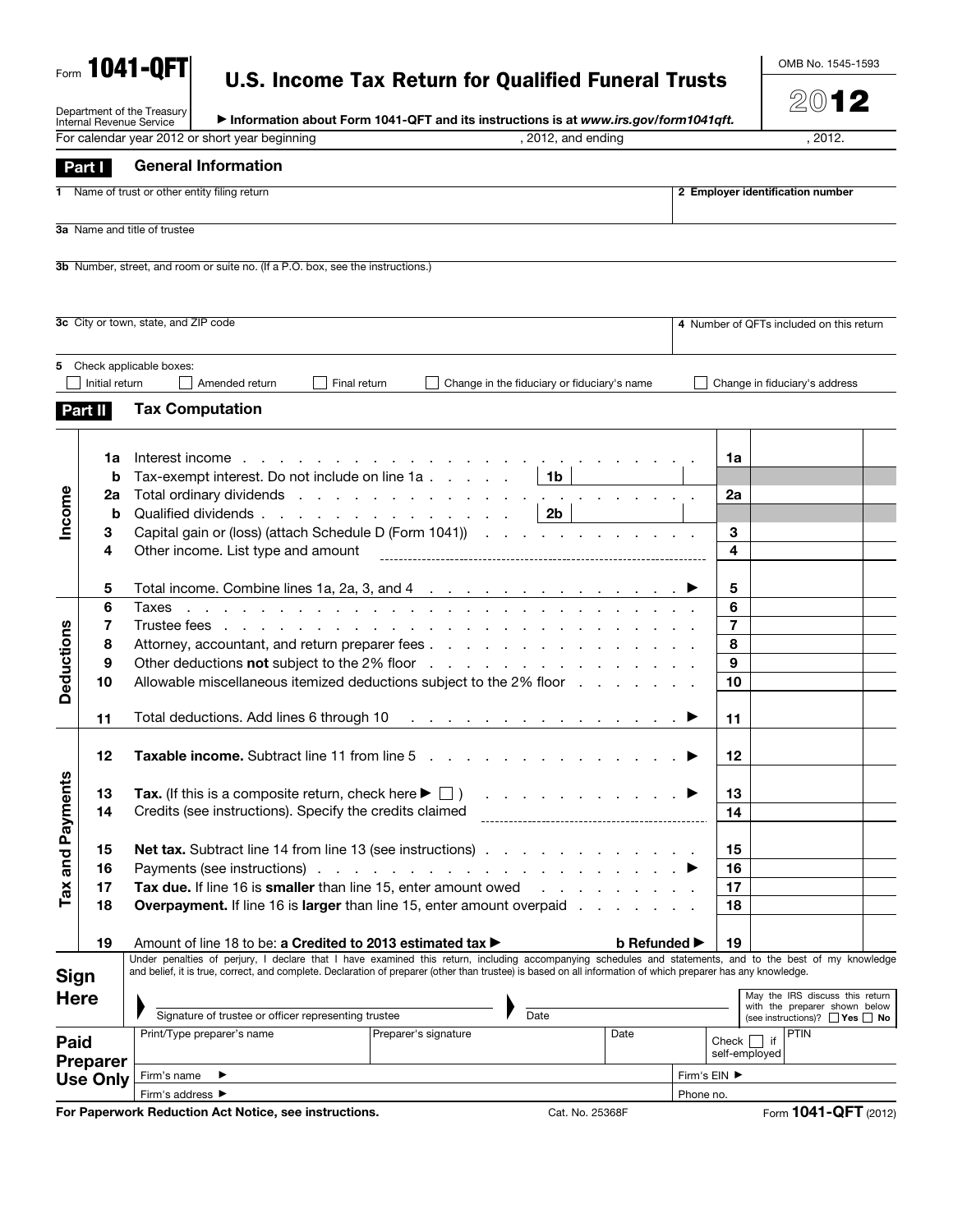# General Instructions

*Section references are to the Internal Revenue Code.* 

### Future Developments

For the latest information about developments related to Form 1041-QFT and its instructions, such as legislation enacted after they were published, go to *www.irs.gov/form1041qft.* 

## What's New

Tax Rates. For tax years 2011 and 2012, Public Law 111-312 extended the lower tax rates for capital gains and qualified dividends.

## Purpose of Form

The trustee of a trust that has elected to be taxed as a qualified funeral trust (QFT) files Form 1041-QFT to report the income, deductions, gains, losses, and tax liability of the QFT. The trustee can use the form to report information for a single QFT or for multiple QFTs having the same trustee. If filing Form 1041-QFT for multiple QFTs, please see the rules discussed under *Composite Return* on this page.

Pre-need funeral trusts that do not qualify as QFTs should see the instructions for Form 1041, U.S. Income Tax Return for Estates and Trusts, for their filing requirements.

# Qualified Funeral Trust

A QFT is a domestic trust that meets all of the following requirements:

• The trust arose as a result of a contract with a person engaged in the trade or business of providing funeral or burial services or property to provide such services.

• The sole purpose of the trust is to hold, invest, and reinvest funds in the trust and to use those funds solely to pay for funeral or burial services or property to provide such services for the benefit of the beneficiaries of the trust.

• The only beneficiaries of the trust are individuals for whom such services or property are to be provided at their death under the contracts described above.

• The only contributions to the trust are contributions by or for such beneficiaries' benefit.

• The trustee makes or previously had made the election to treat the trust as a QFT.

• The trust would have been treated as owned by the purchasers of the contracts under the grantor trust provisions of the Code if the QFT election had not been made.

Note. A trust that is not treated as owned by the purchaser solely because of the death of an individual will be treated as meeting this requirement during the 60-day period beginning on the date of that individual's death.

If a QFT has multiple beneficiaries, each beneficiary's separate interest under a contract is treated as a separate QFT for the purpose of figuring the tax and filing this return. Each beneficiary's share of the trust's income is determined in accordance with the beneficiary's interest in the trust. A beneficiary's interest in a trust may be determined under any reasonable method.

Whenever these instructions refer to a trust or QFT, it includes such separate interests that are treated as separate QFTs.

### Making the Election

The trustee makes the election to treat a trust as a QFT by filing Form 1041-QFT for the trust by the due date (including extensions).

You may elect QFT status for a trust's first eligible year or for any subsequent year. Once made, the election may not be revoked without the consent of the IRS.

## Composite Return

A trustee may file a single, composite Form 1041-QFT for some or all QFTs of which he or she is the trustee, including QFTs that had a short tax year.

You must attach a statement to a composite Form 1041-QFT that includes the following information for each QFT (or separate interest treated as a separate QFT):

• The name of the owner or the beneficiary. If you list the name of the owner and that trust has more than one beneficiary, you must separate the trust into shares held by the separate beneficiaries;

• The type and gross amount of each type of income earned by the QFT for the tax year. For capital gains, identify separately the amount of (a) net short-term capital gain, (b) net long-term capital gain, (c) 28% rate gain, and (d) unrecaptured section 1250 gain;

• The type and amount of each deduction and credit allocable to the QFT;

• The tax and payments made for each QFT; and

• The termination date for each QFT that was terminated during the year.

## When To File

File Form 1041-QFT by April 15, 2013. The due date for a composite return is also April 15, 2013, even if the return includes QFTs that terminated during the year. If you are filing for a short year, file Form 1041-QFT by the 15th day of the 4th month following the close of the short year. If the due date falls on a Saturday, Sunday, or a legal holiday, file by the next business day.

### Private Delivery Services

You can use certain private delivery services designated by the IRS to meet the "timely mailing as timely filing/paying" rules for tax returns and payments. These private delivery services include only the following.

• DHL Express (DHL): DHL Same Day Service.

• Federal Express (FedEx): FedEx Priority Overnight, FedEx Standard Overnight, FedEx 2Day, FedEx International Priority, and FedEx International First.

• United Parcel Service (UPS): UPS Next Day Air, UPS Next Day Air Saver, UPS 2nd Day Air, UPS 2nd Day Air A.M., UPS Worldwide Express Plus, and UPS Worldwide Express.

The private delivery service can tell you how to get written proof of the mailing date.

## Extension of Time To File

Use Form 7004, Application for Automatic Extension of Time To File Certain Business Income Tax, Information, and Other Returns, to get a 6-month extension of time to file. An extension of time to file a return does not extend the time to pay the tax.

## Where To File

File Form 1041-QFT at the following address:

Department of Treasury Internal Revenue Service Cincinnati, OH 45999

## Who Must Sign

### Trustee

The trustee, or an authorized representative, must sign Form 1041-QFT.

### Paid Preparer

Generally, anyone who is paid to prepare a tax return must sign the return and fill in the other blanks in the *Paid Preparer Use Only* area of the return. The person required to sign the return must:

- Complete the required preparer information,
- Sign it in the space provided for the preparer's signature, and

• Give you a copy of the return in addition to the copy to be filed with the IRS.

Anyone who is paid to prepare the trust's return must enter their PTIN in the *Paid Preparer Use Only* section. The PTIN entered must have been issued after September 27, 2010. For information, see Form W-12, IRS Paid Preparer Tax Identification Number (PTIN) Application and Renewal.

### Paid Preparer Authorization

If the trustee wants to allow the IRS to discuss the QFT's 2012 tax return with the paid preparer who signed it, check the "Yes" box in the signature area of the return. This authorization applies only to the individual whose signature appears in the *Paid Preparer Use Only* section of the QFT's return. It does not apply to the firm, if any, shown in that section.

If the "Yes" box is checked, the trustee is authorizing the IRS to call the paid preparer to answer any questions that may arise during the processing of the QFT's return. The trustee is also authorizing the paid preparer to:

• Give the IRS any information that is missing from the QFT's return,

• Call the IRS for information about the processing of the QFT's return or the status of its refund or payment(s), and

• Respond to certain IRS notices that the trustee has shared with the preparer about math errors, offsets, and return preparation.

The trustee is not authorizing the paid preparer to receive any refund check, bind the QFT to anything (including any additional tax liability), or otherwise represent the QFT before the IRS.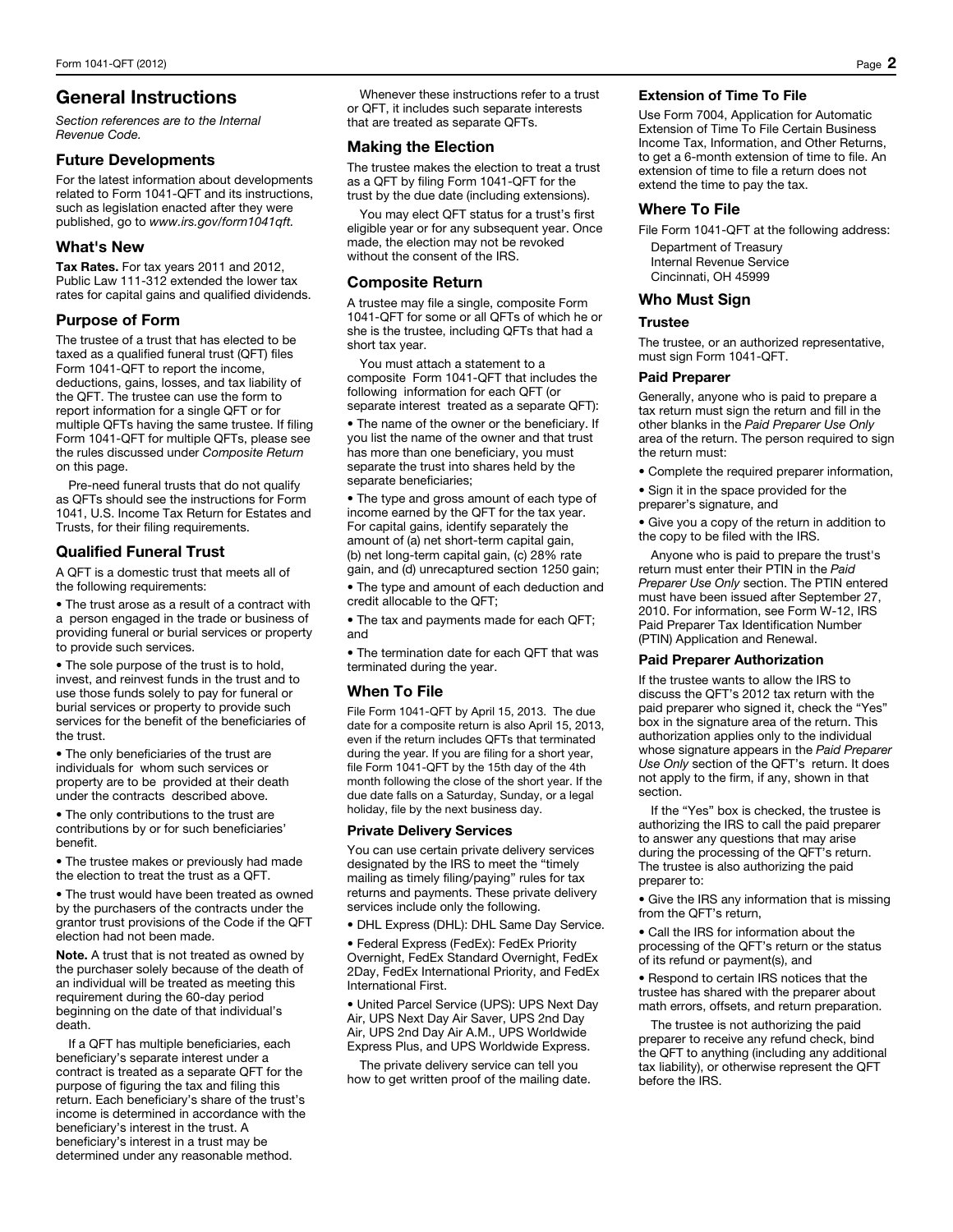The authorization will automatically end no later than the due date (without regard to extensions) for filing the QFT's 2013 tax return. If the trustee wants to expand the paid preparer's authorization or revoke the authorization before it ends, see Pub. 947, Practice Before the IRS and Power of Attorney.

# Accounting Methods

Figure taxable income using the method of accounting regularly used in keeping the QFT's books and records. Generally, permissible methods include the cash method, the accrual method, or any other method authorized by the Internal Revenue Code. In all cases, the method used must clearly reflect income.

Generally, the QFT may change its accounting method (for income as a whole or for any material item) only by getting consent on Form 3115, Application for Change in Accounting Method. For more information, see Pub. 538, Accounting Periods and Methods.

# Accounting Period

All QFTs must use a calendar year as their accounting period.

## Rounding Off to Whole Dollars

You may round off cents to whole dollars on your return and statements. If you do round to whole dollars, you must round all amounts. To round, drop amounts under 50 cents and increase amounts from 50 to 99 cents to the next dollar. For example, \$1.39 becomes \$1 and \$2.50 becomes \$3. If you have to add two or more amounts to figure the amount to enter on a line, include cents when adding the amounts and round off only the total.

# Estimated Tax

Generally, a QFT must pay estimated income tax for 2013 if it expects to owe, after subtracting withholding and credits, at least \$1,000 in tax. Estimated tax liability is figured for the individual QFT, and not for a composite return taken as a whole. For details and exceptions, see Form 1041-ES, Estimated Income Tax for Estates and Trusts.

# Interest and Penalties

### Interest

Interest is charged on taxes not paid by the due date, even if an extension of time to file is granted. Interest is also charged on the failure-to-pay penalty, failure-to-file penalty, the accuracy-related penalty, and the fraud penalty. The interest charge is figured at a rate determined under section 6621.

### Late Filing of Return

The law provides a penalty of 5% of the tax due for each month, or part of a month, up to a maximum of 25% of the tax due, for each month the return is not filed. If the return is more than 60 days late, the minimum penalty is the smaller of \$135 or the tax due.

The penalty will not be imposed if you can show that the failure to file on time was due to reasonable cause. If you receive a notice about penalty or interest after filing the return, send us an explanation and we will determine whether you meet the reasonable cause criteria. Do not attach an explanation to the return.

## Late Payment of Tax

Generally, the penalty for not paying the tax when due is  $\frac{1}{2}$  of 1% of the unpaid amount for each month or part of a month that it remains unpaid. The maximum penalty is 25% of the unpaid amount. The penalty applies to any unpaid tax on the return. Any penalty is in addition to interest charges on late payments.

## Underpaid Estimated Tax

If the trustee underpaid estimated tax, use Form 2210, Underpayment of Estimated Tax by Individuals, Estates, and Trusts, to figure any penalty.

▲! CAUTION

*If you include interest or any of these penalties with your payment, identify and enter these amounts in the bottom margin of Form* 

*1041-QFT. Do not include the interest or penalty amount in the balance of tax due on line 17.* 

## Other Penalties

Other penalties can be imposed for negligence, substantial understatement of tax, and fraud. See Pub. 17, Your Federal Income Tax, for details on these penalties.

# Final Form 1041

If you have an existing EIN(s) that you previously used for filing Form 1041 and that you will not use again (i.e., for QFTs included in a composite return), you should file Form 1041 and check the final return box.

# Specific Instructions

## Part I—General Information

## Line 1—Name of Trust

Copy the exact name from the Form SS-4, Application for Employer Identification Number, used to apply for the employer identification number you are using to file Form 1041-QFT.

### Line 2—Employer Identification Number (EIN)

If the QFT is not filing as part of a composite return, use the EIN of the QFT. If the QFT does not have an EIN, it must apply for one. Every trustee that elects to file a composite return must apply for an EIN to be used only for filing Form 1041-QFT. A trustee must use a separate EIN for every Form 1041-QFT it files.

A QFT without an EIN can apply for one.

• Online—A QFT can receive an EIN by Internet and use it immediately to file a return. Go to the IRS website at *www.irs.gov/ businesses/small* and click on Employer ID numbers.

• By telephone—Call 1-800-829-4933.

• By mail or fax—Send in a completed Form SS-4. Form SS-4 can be obtained by calling 1-800-829-3676.

If the QFT has not received its EIN by the time the return is due, write "Applied for" in the space for the EIN.

## Line 3—Address

Include the suite, room, or other unit number after the street address. If the post office does not deliver mail to the street address and you have a P.O. box, show the box number instead of the street address.

If you want a third party (such as an accountant or an attorney) to receive mail for the QFT, enter on the street address line "C/O" followed by the third party's name and street address or P.O. box.

If you change your address (including a new "in care of" name and address) after filing Form 1041-QFT, use Form 8822, Change of Address, to notify the IRS.

### Line 4—Number of QFTs

If this is a composite return, enter the total number of QFTs (including separate interests treated as separate QFTs) included on the return.

## Part II—Tax Computation

### Composite Return



*If this is a composite return, enter in Part II the totals for all the QFTs included on the return.*

## Income

### Line 2a—Total Ordinary Dividends

Report all ordinary dividends received during the tax year.

Report capital gain distributions on Schedule D (Form 1041), line 9.

## Line 2b—Qualified Dividends

Enter on line 2b the amount reported on line 2a that is a qualified dividend. A qualified dividend is a dividend received during the tax year from (a) a domestic corporation or (b) a qualified foreign corporation. A qualified dividend does not include: any dividend from a corporation if the corporation is (or was) exempt from income tax under section 501 or 521 for the tax year during which the distribution was made; any amount allowed as a deduction under section 591; or any dividend described under section 404(k).

**Exception.** Some dividends may be reported to the trust as qualified dividends but are not qualified dividends. See the instructions for line 2b(2) in the 2012 Instructions for Form 1041 for more information.

### Line 4—Other Income

Enter all other types of income not included on line 1a, 2a, or 3. List the type and amount on an attached statement if the QFT(s) has more than one item.

### **Deductions**

### Allocation of Deductions for Tax-Exempt Income

Generally, no deduction that would otherwise be allowable is allowed for any expense that is allocable to tax-exempt income, such as interest on state or local bonds.

**Exception.** State income taxes and business expenses that are allocable to tax-exempt interest are deductible.